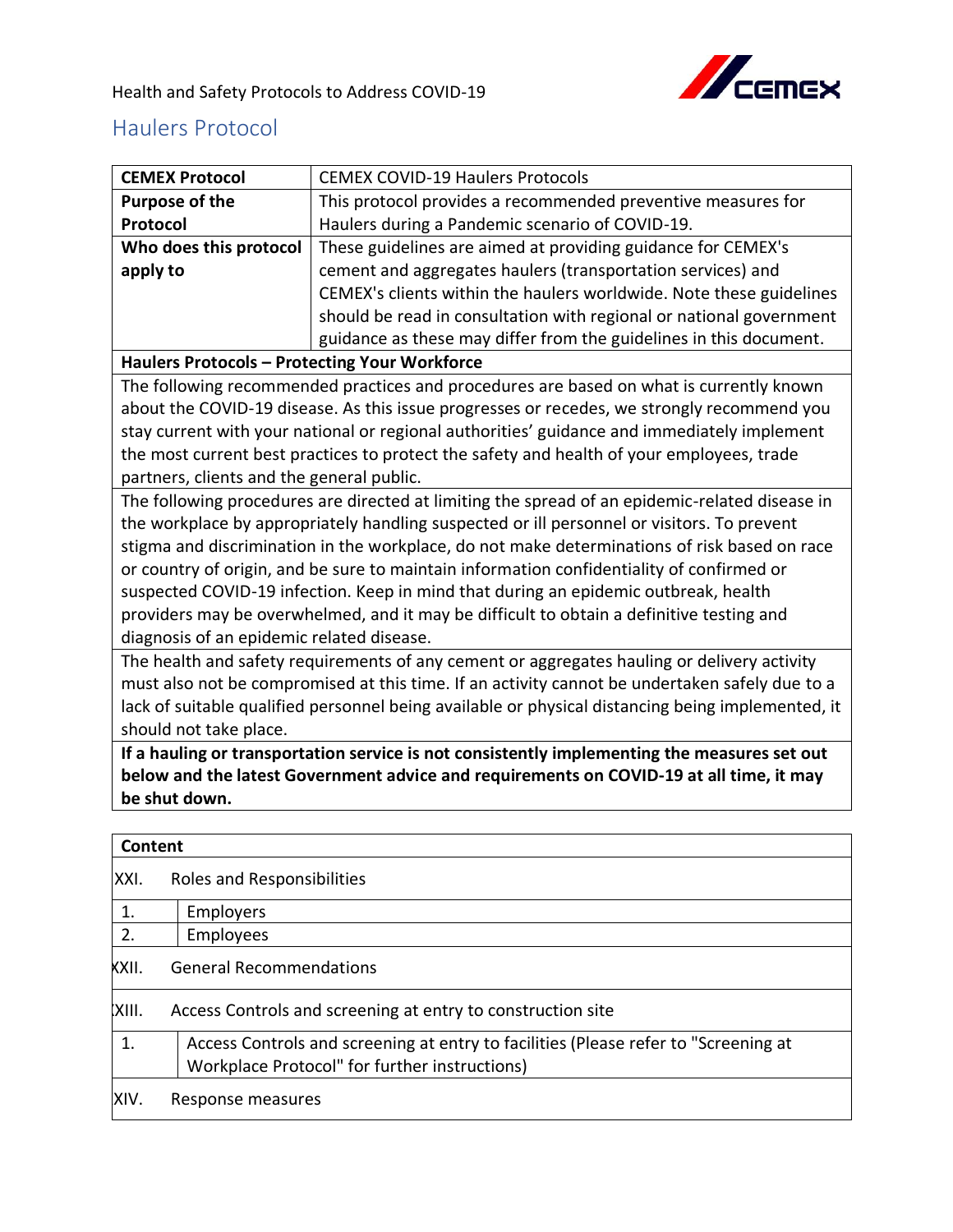

| <b>Content</b>   |                                                                                                                                                                                               |
|------------------|-----------------------------------------------------------------------------------------------------------------------------------------------------------------------------------------------|
| 1.               | Procedure if Someone Falls III (Please refer to "Isolation for People who are III"<br>section of the Screening at Workplace Protocol for further instructions.)                               |
| 2.               | Apply Preventive Quarantine (Please refer to the Quarantine for people who have<br>been exposed, but are not ill" section of the Screening at Workplace Protocol for<br>further instructions) |
| XV.              | Communication and awareness                                                                                                                                                                   |
| XVI.             | Cleaning Protocols (Please refer to "Workplace Cleaning Protocol" for further<br>instructions)                                                                                                |
| 1.               | Cleaning and disinfecting areas/working stations/resting areas/truck cabin                                                                                                                    |
| $\overline{2}$ . | Cleaning frequency                                                                                                                                                                            |
| 3.               | Cleaning and disinfecting instructions                                                                                                                                                        |
| (VII.            | Site Access Points: Access and movement to/from construction site                                                                                                                             |
| VIII.            | Working remotely                                                                                                                                                                              |
| XIX.             | Operations                                                                                                                                                                                    |
| 1.               | Dispatch offices recommendations                                                                                                                                                              |
| 2.               | Warehouse and dispatch/procurement areas recommendations                                                                                                                                      |
| 3.               | Delivering/transporting product recommendations                                                                                                                                               |
| 4.               | Office and Administrative recommendations                                                                                                                                                     |
| 5.               | Canteens and Eating Arrangements. For further information, please refer to<br>"Canteen/Cafeteria/lunch area Protocol".                                                                        |
| 6.               | Instructions for personnel movement to/from jobsite (Please refer to "Home-work-<br>home Commuting Protocol" for further instructions)                                                        |
| 7.               | <b>Your Vehicle</b>                                                                                                                                                                           |
| 8.               | <b>COVID-19 Site Coordinator</b>                                                                                                                                                              |
|                  |                                                                                                                                                                                               |

| I. Roles and responsibilities |                                                                                   |  |
|-------------------------------|-----------------------------------------------------------------------------------|--|
| 1. Employers                  |                                                                                   |  |
| $\vert 1.1 \vert$             | Appoint a COVID-19 'Site Coordinator' who is responsible for all control measures |  |
|                               | related to COVID-19 prevention. Refer to COVID-19 Site Coordinator.               |  |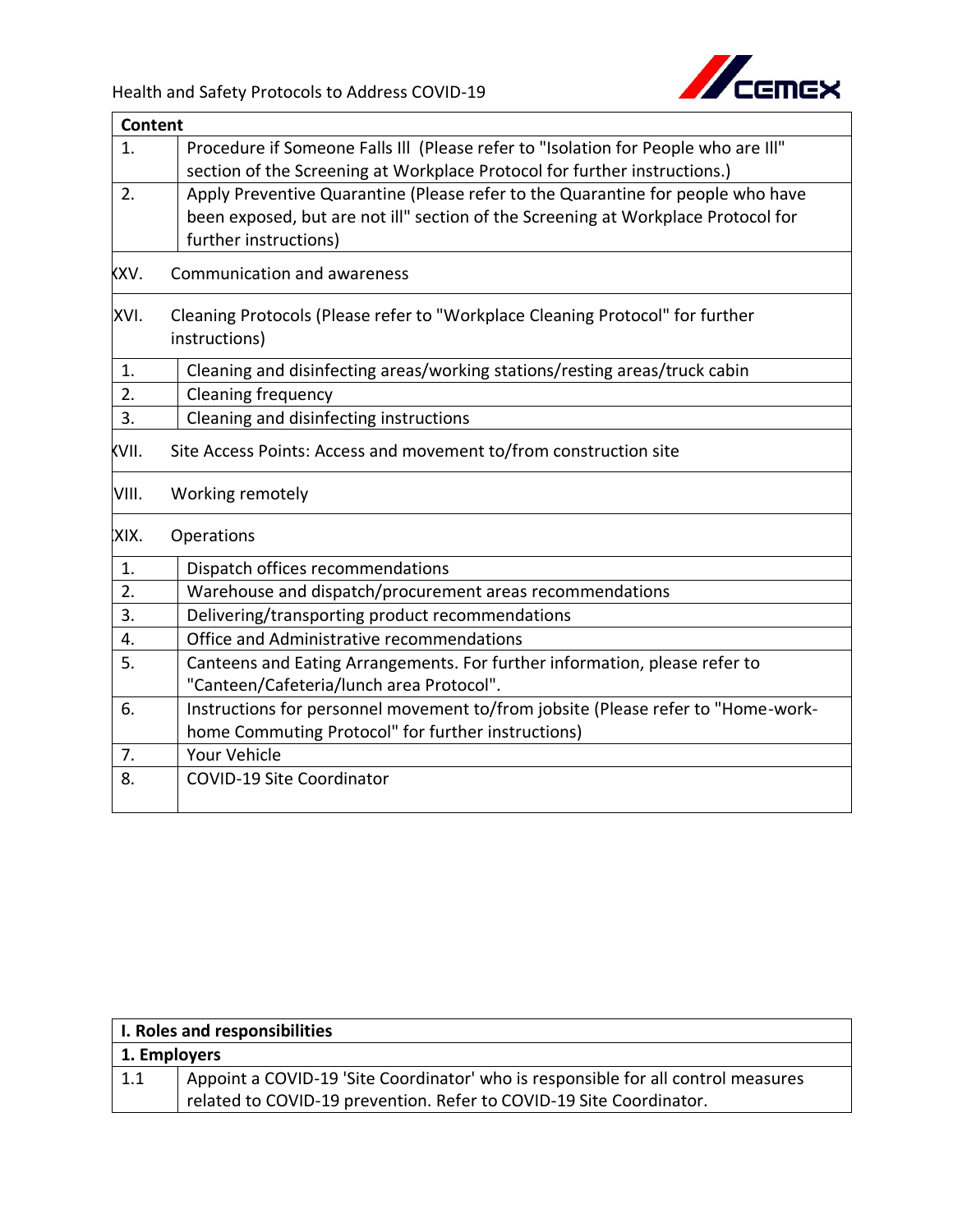

| I. Roles and responsibilities |                                                                                        |  |
|-------------------------------|----------------------------------------------------------------------------------------|--|
| 1.2                           | Inform/train/supervise employees in updated and usual health and preventive            |  |
|                               | recommendations that must be followed individually and collectively.                   |  |
| 1.3                           | Provide workers with the proper COVID-19 related Personal Protective Equipment         |  |
|                               | (COVID-PPE) according to the local health authority. These should include, but not     |  |
|                               | limited to: face masks, face shields or glasses, hand sanitizers.                      |  |
| 1.4                           | Guarantee proper sanitization of the facility and cargo units, apply preventive        |  |
|                               | measures and promote self-care among workers. Please refer to "Vehicles and Cargo      |  |
|                               | Transport Hygiene Protocol" for further instructions.                                  |  |
| 1.5                           | Reduce non-essential meetings and avoid physical gatherings. If a live person-to-      |  |
|                               | person meeting is required, limit participants and guarantee proper sanitization, site |  |
|                               | cleanliness and physical distancing.                                                   |  |
| 1.6                           | Identify vulnerable employees in terms of age, underlying health or clinical condition |  |
|                               | and pregnancy. Comply with local information privacy regulations.                      |  |
| 1.7                           | Follow all latest government and local regulations and recommendations to guarantee    |  |
|                               | customer, visitors, supplier and employee's health, among other relevant parties.      |  |
| 1.8                           | If possible, manage staggered shifts with 15-30 minutes gap to limit the number of     |  |
|                               | workers sharing locker rooms at the same time                                          |  |
| 1.9                           | In places where movement of people should be limited, display 'Authorized Personnel    |  |
|                               | Only' signs.                                                                           |  |
| 1.10                          | Consider the maximum number of people that could safely be inside the facility,        |  |
|                               | warehouse, reception, dispatch office or area and control access accordingly to        |  |
|                               | maintain recommended physical distancing as much as possible.                          |  |
| 1.11                          | Train and ensure adequate cleanliness of vehicle cabins between shifts.                |  |
| 2. Employees                  |                                                                                        |  |
| 2.1                           | It is critical that employees DO NOT attend the workplace while they are experiencing  |  |
|                               | illness symptoms such as fever, cough, shortness of breath, sore throat, runny/stuffy  |  |
|                               | nose, body aches, chills, or fatigue. First, they should call local doctor or health   |  |
|                               | services, and contact remotely their supervisor.                                       |  |
| 2.2                           | Individuals should seek medical attention, especially if symptoms persist or evolve.   |  |
| 2.3                           | Practice self-care, including good hygiene practices (hand washing, coughing/sneezing  |  |
|                               | etiquette, hygiene protocol) and follow all preventive measures, especially physical   |  |
|                               | distance requirements. Please refer to "Personal Hygiene Protocol" for further         |  |
|                               | instructions.                                                                          |  |
| 2.4                           | Identify yourself to the on-site medical service if you are a vulnerable person (by    |  |
|                               | virtue of age, underlying health or clinical condition and pregnancy) in order to take |  |
|                               | the appropriate preventive and organizational measures.                                |  |
| 2.5                           | Practice self-care and follow all preventive measures on site, especially physical     |  |
|                               | distance (2 meters or 6 feet).                                                         |  |
| 2.6                           | Provide clear, timely and truthful information about health status.                    |  |
| 2.7                           | Clean and disinfect workstations, tools, equipment and vehicles to prevent             |  |
|                               | contamination.                                                                         |  |
| 2.8                           | Use adequately all COVID-PPE that you received from your employer.                     |  |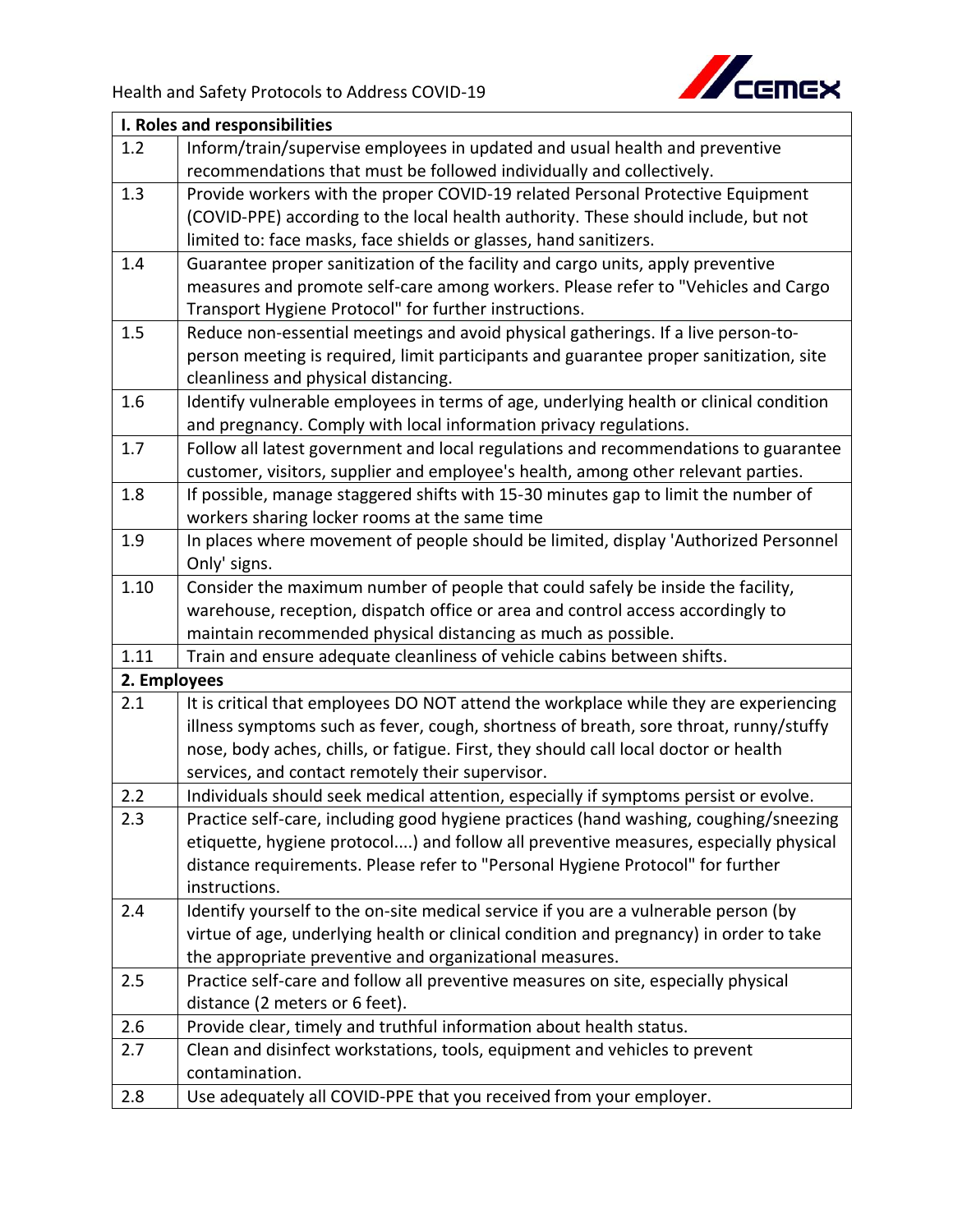

| I. Roles and responsibilities |                                                                                       |  |
|-------------------------------|---------------------------------------------------------------------------------------|--|
| $\sqrt{2.9}$                  | Familiarize yourself with all information, recommendations, guidance and restrictions |  |
|                               | regarding COVID-19 and comply with them.                                              |  |

## **II. General Recommendations**

| 1. | Identify suppliers, prices, stocks, delivery lead times and/or stock on face masks, face<br>shields, disposable gloves, liquid soap, disposable towels and tissues, hand sanitizers.<br>Assure adequate levels of inventory.                                               |
|----|----------------------------------------------------------------------------------------------------------------------------------------------------------------------------------------------------------------------------------------------------------------------------|
| 2. | All personnel, operational and administrative should be trained in all preventive<br>measures to avoid contagion of COVID-19. Make sure all personnel is informed of all<br>emergency / healthcare provider contacts and procedures, and/or it is available and<br>posted. |
| 3. | Distribute adequately masks to personnel, visitors, vendors but most especially high-<br>contact employees like receptionists, cashiers, salesforce, dispatch, procurement,<br>security and medical/HR personnel.                                                          |
| 4. | Draw up a list of critical vendors / suppliers that will need to continue contact with<br>local offices during outbreak periods such as mail, package delivery, security,<br>housekeeping, maintenance personnel.                                                          |
| 5. | Avoid physical person-to-person meetings. Promote and use alternative contact and<br>technological communication tools, such as: phone calls, two-way radios, WhatsApp,<br>E-mails, digital platforms and electronical payment methods.                                    |

|     | III. Preventive measures                                                                                                              |  |
|-----|---------------------------------------------------------------------------------------------------------------------------------------|--|
|     | 1. Access Controls and screening at entry to facilities (Please refer to "Screening at                                                |  |
|     | <b>Workplace Protocol" for further instructions)</b>                                                                                  |  |
| 1.1 | Receptionists, Security or Medical/HR personnel should be trained and/or briefed to                                                   |  |
|     | receive and recognize visible epidemic-related disease symptoms. If available, security                                               |  |
|     | or Health and Safety staff could help coordinate the preventive screening procedures.                                                 |  |
| 1.2 | • The reception area or Security staff should screen people for COVID-19 related                                                      |  |
|     | disease symptoms based on a visual inspection, screening equipment and/or                                                             |  |
|     | questionnaire. Anyone who meets one of the following criteria should not enter the                                                    |  |
|     | facilities:                                                                                                                           |  |
|     | a) If the following symptoms are present: Fever (higher than 37.3 $°C$ ) and/or any<br>of these symptoms: cough, shortness of breath. |  |
|     | b) Is a vulnerable person (by virtue of age, underlying health or clinical condition<br>and pregnancy)                                |  |
|     | Is living with someone in self-isolation or a vulnerable person.<br>C)                                                                |  |
| 1.3 | Actively encourage sick employees to stay home and establish self-isolation if the                                                    |  |
|     | symptoms previously described are present. Employees should notify their supervisor                                                   |  |
|     | and report their condition on a frequent basis. Employees must keep on-site medical                                                   |  |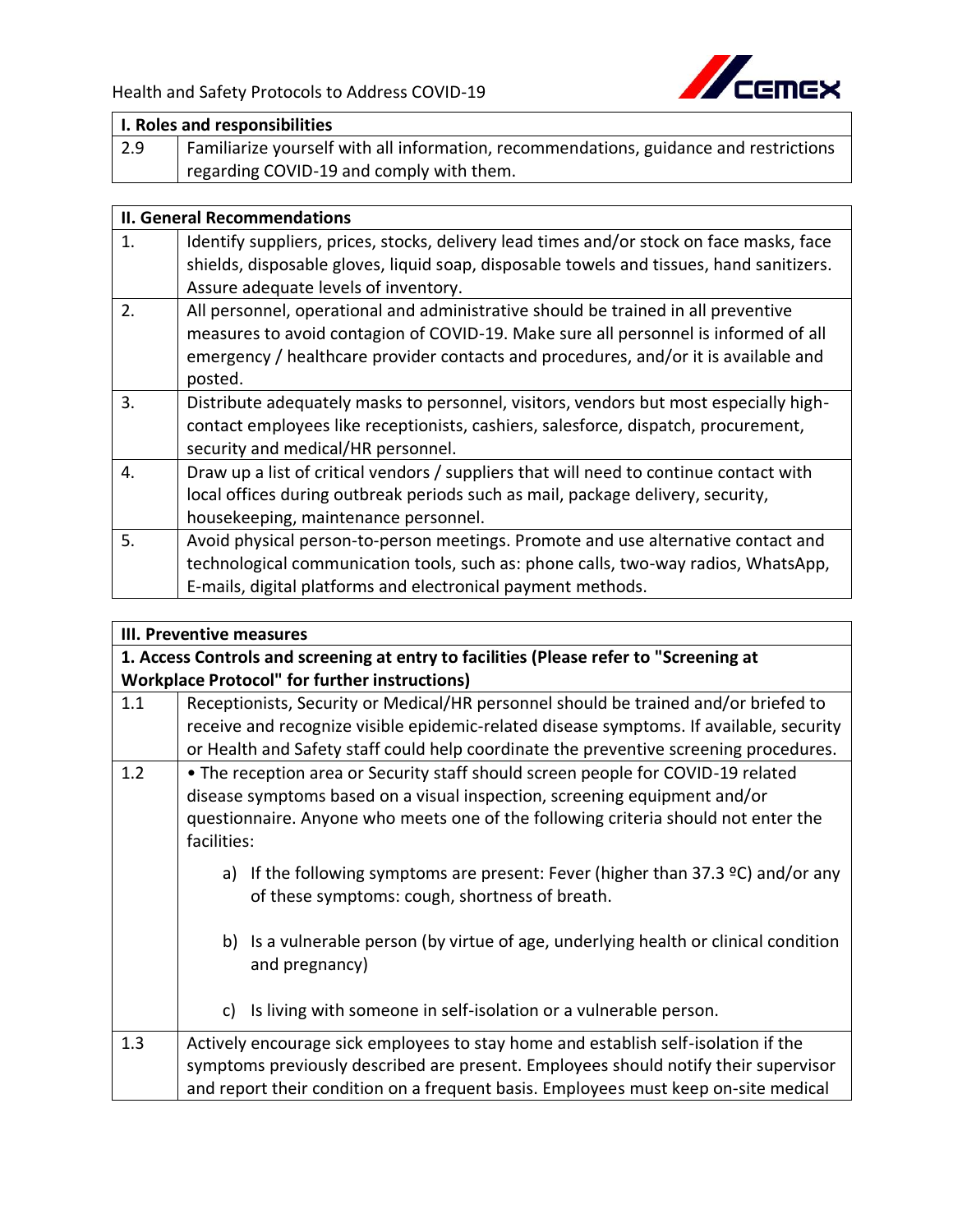

|                                                                                                                                                                                                                                                                                                                                  | <b>III. Preventive measures</b>                                                                                                                                                                                                                                                                                    |  |  |
|----------------------------------------------------------------------------------------------------------------------------------------------------------------------------------------------------------------------------------------------------------------------------------------------------------------------------------|--------------------------------------------------------------------------------------------------------------------------------------------------------------------------------------------------------------------------------------------------------------------------------------------------------------------|--|--|
|                                                                                                                                                                                                                                                                                                                                  | services informed, and with their authorization, they may return to work when they<br>are free of fever (below 99.1° F [37.3° C] using an oral thermometer), and any other<br>symptoms for at least 72 hours, without the use of fever-reducing or other symptom-<br>altering medicines (e.g. cough suppressants). |  |  |
| If possible and legally allowed, measure body temperature with a non-contact<br>1.4<br>thermometer to all personnel and visitors. If body temperature is greater than 37.3ºC<br>will not be allowed to enter the facility and will be requested to seek medical<br>attention as established by the local government authorities. |                                                                                                                                                                                                                                                                                                                    |  |  |
|                                                                                                                                                                                                                                                                                                                                  | If confirmed as COVID-19 positive; such individuals are required to follow the<br>a)<br>recommendations of the local health authority and may not return to work<br>until given approval by the proper health authorities and/or on-site<br>medical/HR personnel.                                                  |  |  |
| 1.5                                                                                                                                                                                                                                                                                                                              | If any individual at reception area has fever or respiratory symptoms or any two other<br>symptoms on the previous checklist, then follow the "Procedures if someone falls ill"<br>section.                                                                                                                        |  |  |

|     | IV. Response measures |                                                                                                  |
|-----|-----------------------|--------------------------------------------------------------------------------------------------|
|     |                       | 1. Procedure if Someone Falls III (Please refer to "Isolation for People who are III" section of |
|     |                       | the Screening at Workplace Protocol for further instructions.)                                   |
| 1.1 |                       | If a worker develops fever (higher than 37.3 $\degree$ C) and/or any of these two symptoms,      |
|     |                       | cough, shortness of breath, during the working shift, he or she should:                          |
|     |                       |                                                                                                  |
|     |                       | a) Wear a mask immediately                                                                       |
|     |                       |                                                                                                  |
|     |                       | b) Return home and avoid public transport when leaving building.                                 |
|     |                       |                                                                                                  |
|     |                       | c) Avoid touching anything                                                                       |
|     |                       | d) Cough or sneeze into a disposable tissue and put it in a bin, or if they do not               |
|     |                       | have tissues, cough and sneeze inside their elbow.                                               |
|     |                       |                                                                                                  |
|     |                       | e) If a worker on site is confirmed to be infected, the individual or his/her                    |
|     |                       | supervisor should inform local doctor, HR or Security Teams of his/her                           |
|     |                       | possible infection in the workplace but maintain confidentiality. The                            |
|     |                       | supervisor must identify tools and areas the infected person used and with                       |
|     |                       | whom s/he had contact while at work. Employees exposed to a co-worker                            |
|     |                       | with confirmed infection should also inform his/her supervisor, local doctor,                    |
|     |                       | HR or Security staff on how to conduct a risk assessment of their potential                      |
|     |                       | exposure. If the confirmation can't be done immediately the employees                            |
|     |                       | exposed with the suspected case must be sent home on 14-day quarantine                           |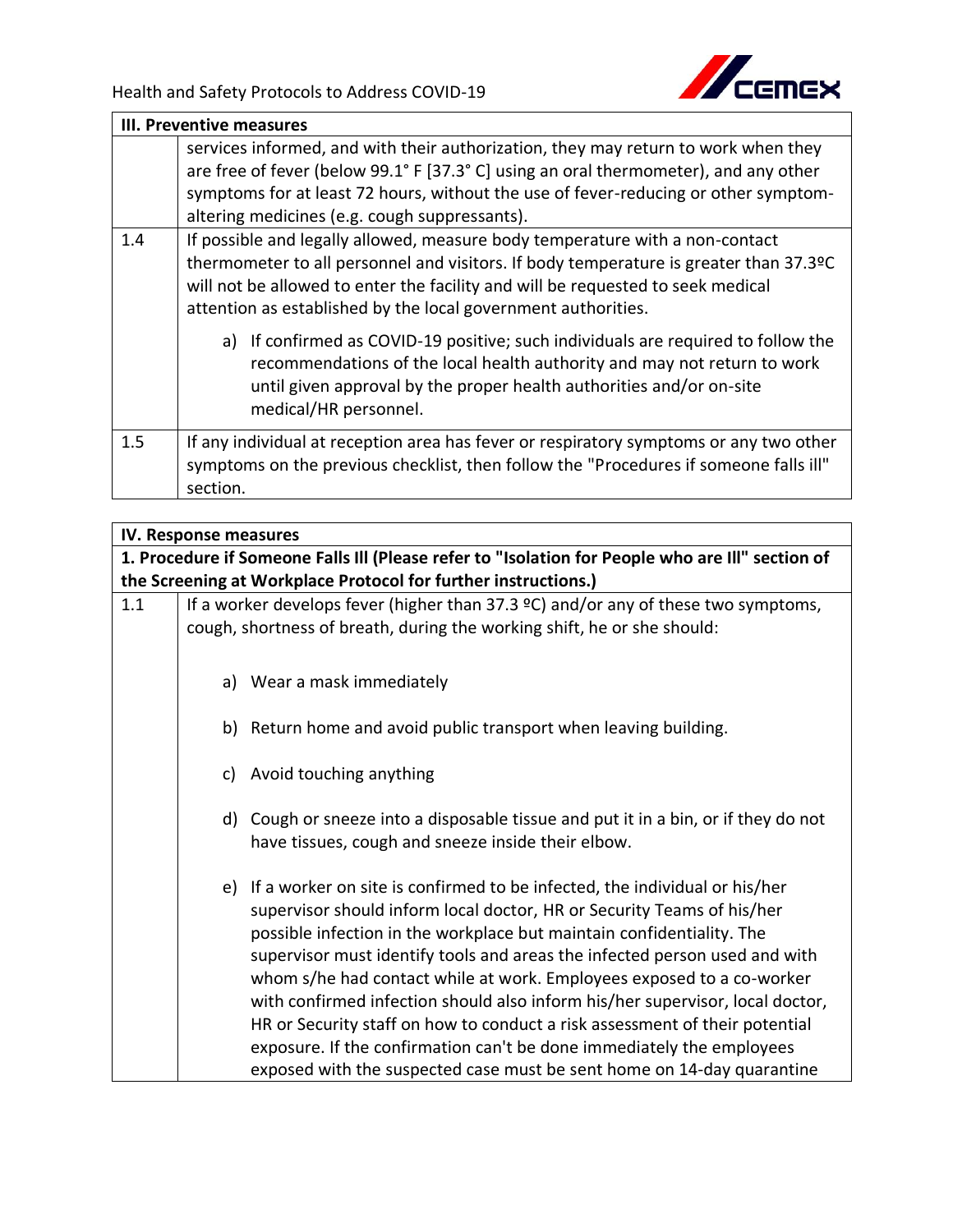

| IV. Response measures |                                                                                                                                                                                                                                                                                                                                                                                                                                                     |  |
|-----------------------|-----------------------------------------------------------------------------------------------------------------------------------------------------------------------------------------------------------------------------------------------------------------------------------------------------------------------------------------------------------------------------------------------------------------------------------------------------|--|
|                       | just in case they developed symptoms, also informing supervisor, local                                                                                                                                                                                                                                                                                                                                                                              |  |
|                       | doctor, HR and/or Security staff.                                                                                                                                                                                                                                                                                                                                                                                                                   |  |
|                       | $f$ )<br>When unable to return home by themselves, a vehicle and driver should be<br>arranged for them. Both driver and passenger are to be given masks and<br>gloves. The passenger is to sit in the backseat, and the driver is to open and<br>close the doors for them. If possible and weather permits it, is preferable to<br>roll down two windows of the vehicle to guarantee ventilation while<br>transporting a possible COVID-19 patient. |  |
| 1.2                   | All areas on site or vehicle cabin potentially infected by a confirmed or probable case<br>are blocked from access until the area is properly cleaned and disinfected, along with<br>any public areas where s/he has spent significant time (more than 15 minutes).                                                                                                                                                                                 |  |
| 1.3                   | The employee sent home must then follow the guidance on self-isolation and not                                                                                                                                                                                                                                                                                                                                                                      |  |
|                       | return to work until their period of self-isolation has been completed and given                                                                                                                                                                                                                                                                                                                                                                    |  |
|                       | approval by the proper health authorities and/or the employer. If possible, the                                                                                                                                                                                                                                                                                                                                                                     |  |
|                       | individual must present evidence of medical discharge to their immediate supervisor                                                                                                                                                                                                                                                                                                                                                                 |  |
|                       | using any communication media possible prior to returning to work.                                                                                                                                                                                                                                                                                                                                                                                  |  |
|                       | 2. Apply Preventive Quarantine (Please refer to the Quarantine for people who have been                                                                                                                                                                                                                                                                                                                                                             |  |
|                       | exposed, but are not ill" section of the Screening at Workplace Protocol for further                                                                                                                                                                                                                                                                                                                                                                |  |
| instructions)<br>2.1  |                                                                                                                                                                                                                                                                                                                                                                                                                                                     |  |
|                       | Quarantine refers to the separation and restriction of movement of persons who are<br>not yet ill but have been exposed to an infectious agent and therefore may become                                                                                                                                                                                                                                                                             |  |
|                       | infected. Apply quarantine if:                                                                                                                                                                                                                                                                                                                                                                                                                      |  |
|                       |                                                                                                                                                                                                                                                                                                                                                                                                                                                     |  |
|                       | a) Worker has been in contact or exposed to a person confirmed COVID-19 or<br>person(s) with related symptoms detected on site or off-site. This is because<br>an ill person may be infectious for days before they know they are sick or<br>show symptoms.                                                                                                                                                                                         |  |
|                       | b) A worker on quarantine should stay at home or in a designated building for a<br>period of days from last exposure, enough to cover incubation period of the<br>disease to make sure the person is not infected with the epidemic-related<br>disease. Recommended period of quarantine for COVID-19 is currently 14<br>days.                                                                                                                      |  |
| 2.2                   | It is recommended that all persons who live with the person referred to quarantine                                                                                                                                                                                                                                                                                                                                                                  |  |
|                       | for example wife, husband, partner, roommate; should remain in quarantine as well.                                                                                                                                                                                                                                                                                                                                                                  |  |
| 2.3                   | Quarantine means not coming to work, not going outside, not going to school or other                                                                                                                                                                                                                                                                                                                                                                |  |
|                       | public places and not meeting with other people unless given permission by the                                                                                                                                                                                                                                                                                                                                                                      |  |
|                       | medical staff or health authorities.                                                                                                                                                                                                                                                                                                                                                                                                                |  |
| 2.4                   | Detailed tracking of worker's status on-site and off-site are kept at all time (e.g., fit to<br>work, sick, off-work for family caring duties, etc.). A list of all quarantined workers                                                                                                                                                                                                                                                             |  |
|                       |                                                                                                                                                                                                                                                                                                                                                                                                                                                     |  |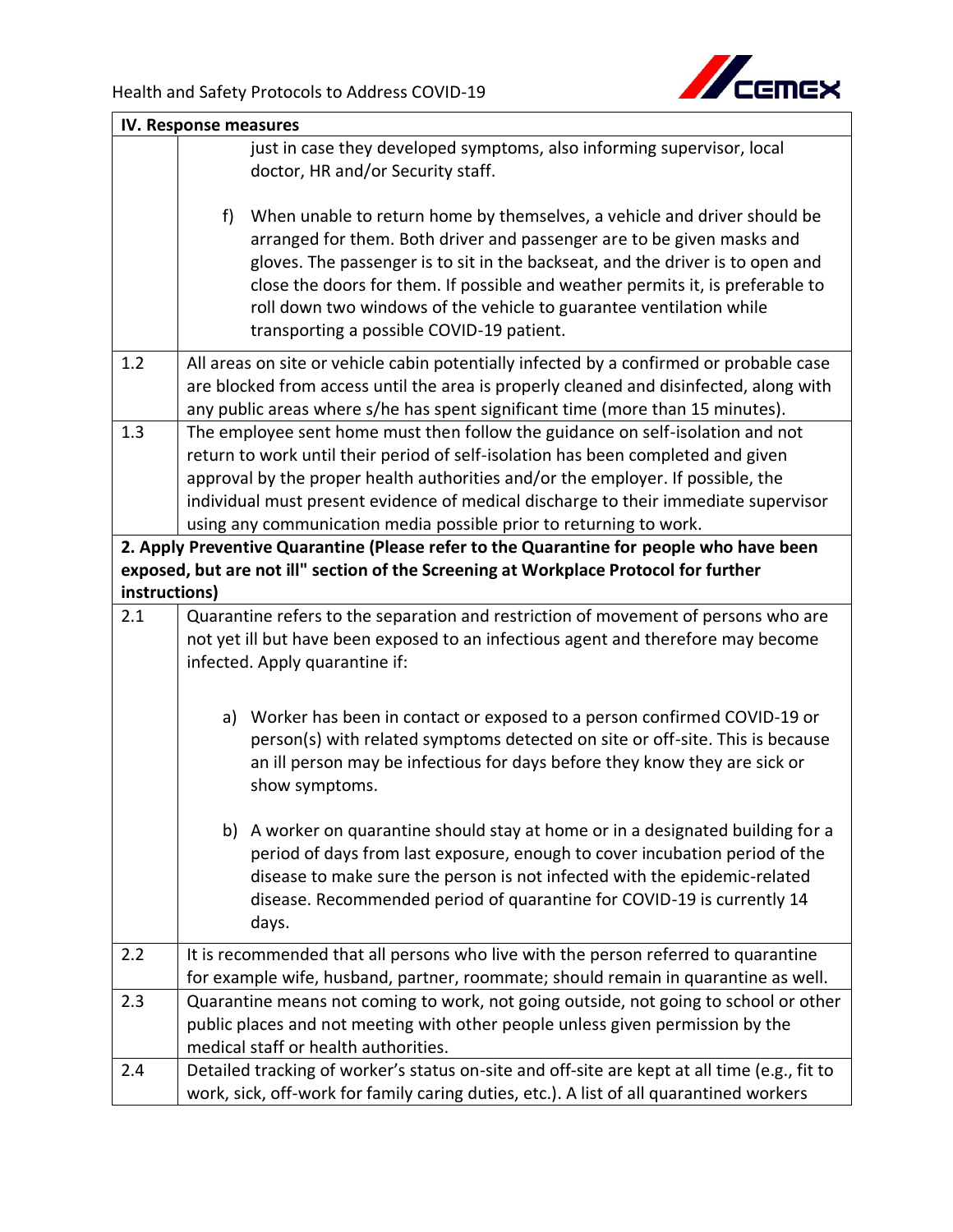

|                | IV. Response measures                                                                                                                                                                                                                                                                                                                                                                                                                                                                                                                                                     |
|----------------|---------------------------------------------------------------------------------------------------------------------------------------------------------------------------------------------------------------------------------------------------------------------------------------------------------------------------------------------------------------------------------------------------------------------------------------------------------------------------------------------------------------------------------------------------------------------------|
|                | should be updated daily, and kept confidential according to local privacy regulations<br>compliance.                                                                                                                                                                                                                                                                                                                                                                                                                                                                      |
|                |                                                                                                                                                                                                                                                                                                                                                                                                                                                                                                                                                                           |
|                | V. Communication and awareness                                                                                                                                                                                                                                                                                                                                                                                                                                                                                                                                            |
| $\mathbf{1}$   | Clear and easy to understand communication posters, flyers, stickers (inside truck<br>cabin) should be posted at entry points for the public, your customers, employees,<br>and providers to outline the commitment and measures during the COVID-19 crisis,<br>with relevant updates from appropriate local public health authorities.                                                                                                                                                                                                                                   |
| $\overline{2}$ | For your customers: Include posters and/flyers to deliver upon delivery of product to<br>customers indicating the correct procedure for receival of products, invoice handling,<br>cash exchange, and also including proper hand washing or sanitizing, using masks and<br>gloves and how to dispose them properly, coughing/sneezing etiquette and physical<br>distancing measures.                                                                                                                                                                                      |
| 3              | For your employees: Include posters that instruct the correct procedure for hand<br>washing or sanitizing, using masks and gloves and how to dispose them properly,<br>coughing/sneezing etiquette, and physical distancing measures. Communication<br>posters/flyers could be set up at entrances and high traffic areas, bathrooms,<br>conference rooms, resting areas, cafeteria and/or kitchen dedicated to employees.<br>For truck cabins, use and paste stickers in high visibility areas. Also include emotional<br>and mental health support during the epidemic. |
| $\overline{4}$ | Communications should include that all customers and employees exercise the<br>following recommended practices for reducing the risk of transmission as identified by<br>the health authorities:                                                                                                                                                                                                                                                                                                                                                                          |
|                | a) Avoid touching face, specially eyes, nose and mouth;<br>b) Always Maintain a minimum physical distance of 2 meters (6 feet) from                                                                                                                                                                                                                                                                                                                                                                                                                                       |

- b) Always Maintain a minimum physical distance of 2 meters (6 feet) from others;
- c) Mandatory use of any type of mask for customers (delivery site) and N95, KN95 or face masks for employees.
	- Coughing / sneezing etiquette:
	- Cough or sneeze into a disposable tissue or the bend of your elbow, not your hand;
- d) Dispose of any tissues you have used as soon as possible in a lined waste basket and wash your hands afterwards;
- e) Do not share personal items or supplies such as phones, pens, notebooks, COVID-PPE, etc.;
- f) Clean and disinfect frequently touched objects and surfaces, including all reusable COVID-PPE;
- g) Avoid common physical greetings, such as handshakes, hugs and kissing;
- h) Wash hands entirely often (including nails and back of hand) with soap and water for at least 20 seconds, especially after using the washroom, when preparing food, and after blowing nose, coughing, or sneezing. If hands are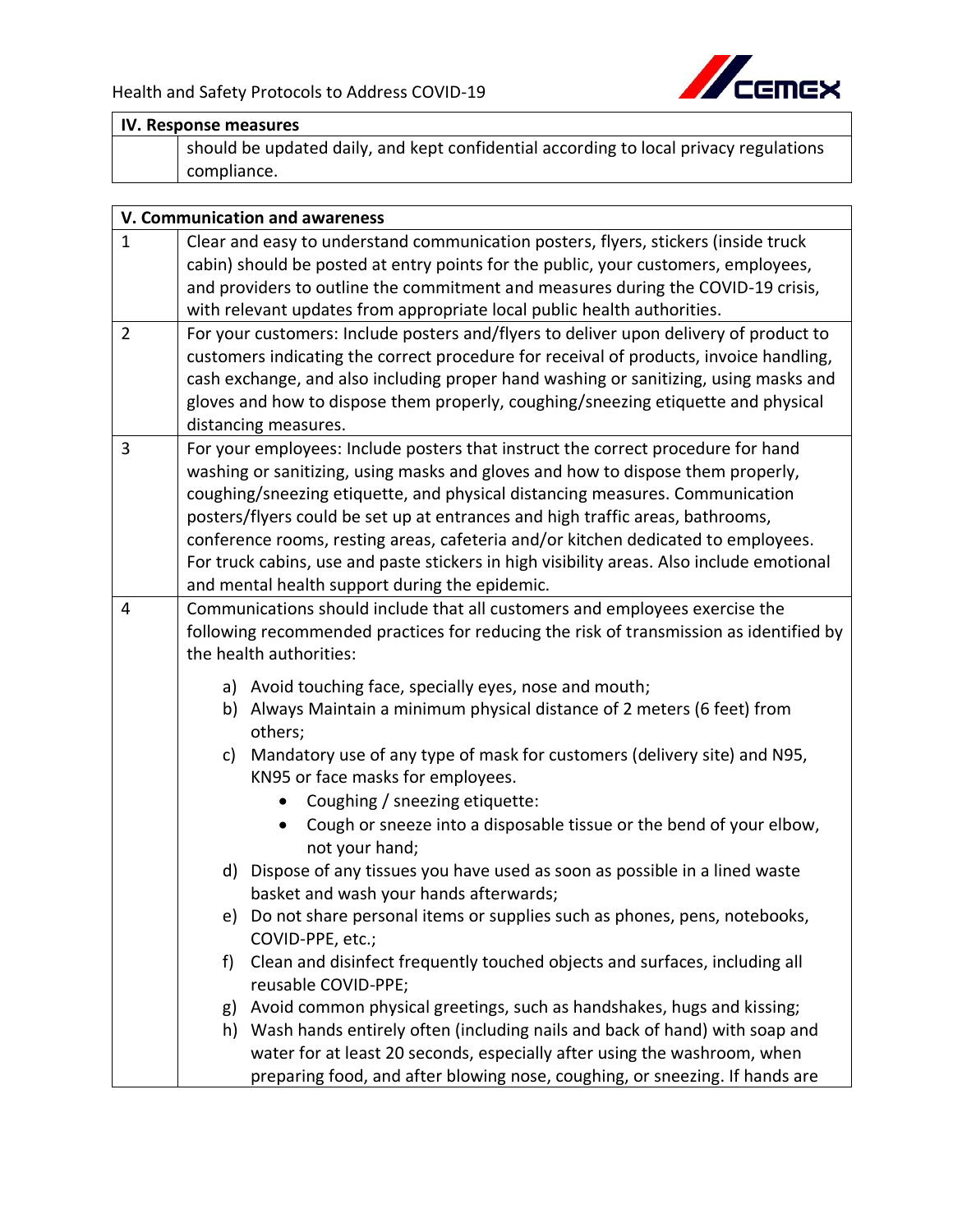

**V. Communication and awareness**

not visibly dirty, and soap and water are unavailable, alcohol-based hand sanitizer can be used.

| VI. Cleaning Protocols (Please refer to "Workplace Cleaning Protocol" and "Your Vehicle |                                                                                                                                                                                  |  |  |
|-----------------------------------------------------------------------------------------|----------------------------------------------------------------------------------------------------------------------------------------------------------------------------------|--|--|
|                                                                                         | Section" for further instructions)                                                                                                                                               |  |  |
|                                                                                         | 1. Cleaning and disinfecting areas/working stations/resting areas/truck cabin                                                                                                    |  |  |
| $\mathbf{1}$                                                                            | Cleaning and disinfecting environmental surfaces are important components of                                                                                                     |  |  |
|                                                                                         | routine infection control. Workplace cleaning and disinfection should follow the same                                                                                            |  |  |
|                                                                                         | general principles used in healthcare settings: removal of dirt, frequent disinfection                                                                                           |  |  |
|                                                                                         | and use of a certain set of disinfecting products.                                                                                                                               |  |  |
| $\overline{2}$                                                                          | It is likely that an enhanced cleaning regime will overwhelm a cleaning staff that may                                                                                           |  |  |
|                                                                                         | be fewer in number than usual. In this case, employee should be responsible for                                                                                                  |  |  |
|                                                                                         | cleaning their own areas and possibly common areas nearby.                                                                                                                       |  |  |
| 3                                                                                       | Surfaces that are frequently touched with hands should be cleaned often. This would                                                                                              |  |  |
|                                                                                         | include (but would not be limited to): Doors in entrance/exiting areas, counters and                                                                                             |  |  |
|                                                                                         | shelves, desk surfaces, chairs (e.g. arm rests), tables, phones, computer keyboards<br>(especially if shared), counters, light switches, lavatory surfaces, kitchen surfaces and |  |  |
|                                                                                         | appliances, doorknobs, elevators buttons, handrails, floors and other horizontal                                                                                                 |  |  |
|                                                                                         | surfaces, shared tools and equipment, machinery and truck cabin (clean and disinfect                                                                                             |  |  |
|                                                                                         | the steering wheel, door handles, frequently used levers and buttons, seats and in                                                                                               |  |  |
|                                                                                         | general anything you usually touch with your hands).                                                                                                                             |  |  |
| 4                                                                                       | It is important to avoid sharing cups, dishes, and cutlery and to ensure that they are                                                                                           |  |  |
|                                                                                         | thoroughly washed with soap and hot water. If possible, use disposables cutlery, cups                                                                                            |  |  |
|                                                                                         | and dishes.                                                                                                                                                                      |  |  |
| 5                                                                                       | Garbage collection, and if necessary, storage points, should be increased and emptied                                                                                            |  |  |
|                                                                                         | regularly throughout each day.                                                                                                                                                   |  |  |
| 6                                                                                       | If a person is suspected of having pandemic-related disease, it is important to                                                                                                  |  |  |
|                                                                                         | thoroughly clean and disinfect their work area along with any other places may s/he                                                                                              |  |  |
|                                                                                         | has been.                                                                                                                                                                        |  |  |
|                                                                                         | 2. Cleaning frequency                                                                                                                                                            |  |  |
| $\mathbf{1}$                                                                            | The frequency of cleaning should be balanced with the reduced level of activity at the                                                                                           |  |  |
|                                                                                         | facility that would be expected during a period of high infection. Here are some<br>general frequency recommendations that need to be validated considering your                 |  |  |
|                                                                                         | operations, staff and visitors at site.                                                                                                                                          |  |  |
|                                                                                         |                                                                                                                                                                                  |  |  |
|                                                                                         |                                                                                                                                                                                  |  |  |
|                                                                                         | a) Truck cabins should be cleaned after every shift or every time when entering                                                                                                  |  |  |
|                                                                                         | the cabin. Spray shoe soles with chlorine solution every time when entering                                                                                                      |  |  |
|                                                                                         | the cabin. If using cleaning crew, train and equip them appropriately including<br>posting a "This cabin has been sanitized" card or sign.                                       |  |  |
|                                                                                         |                                                                                                                                                                                  |  |  |
|                                                                                         |                                                                                                                                                                                  |  |  |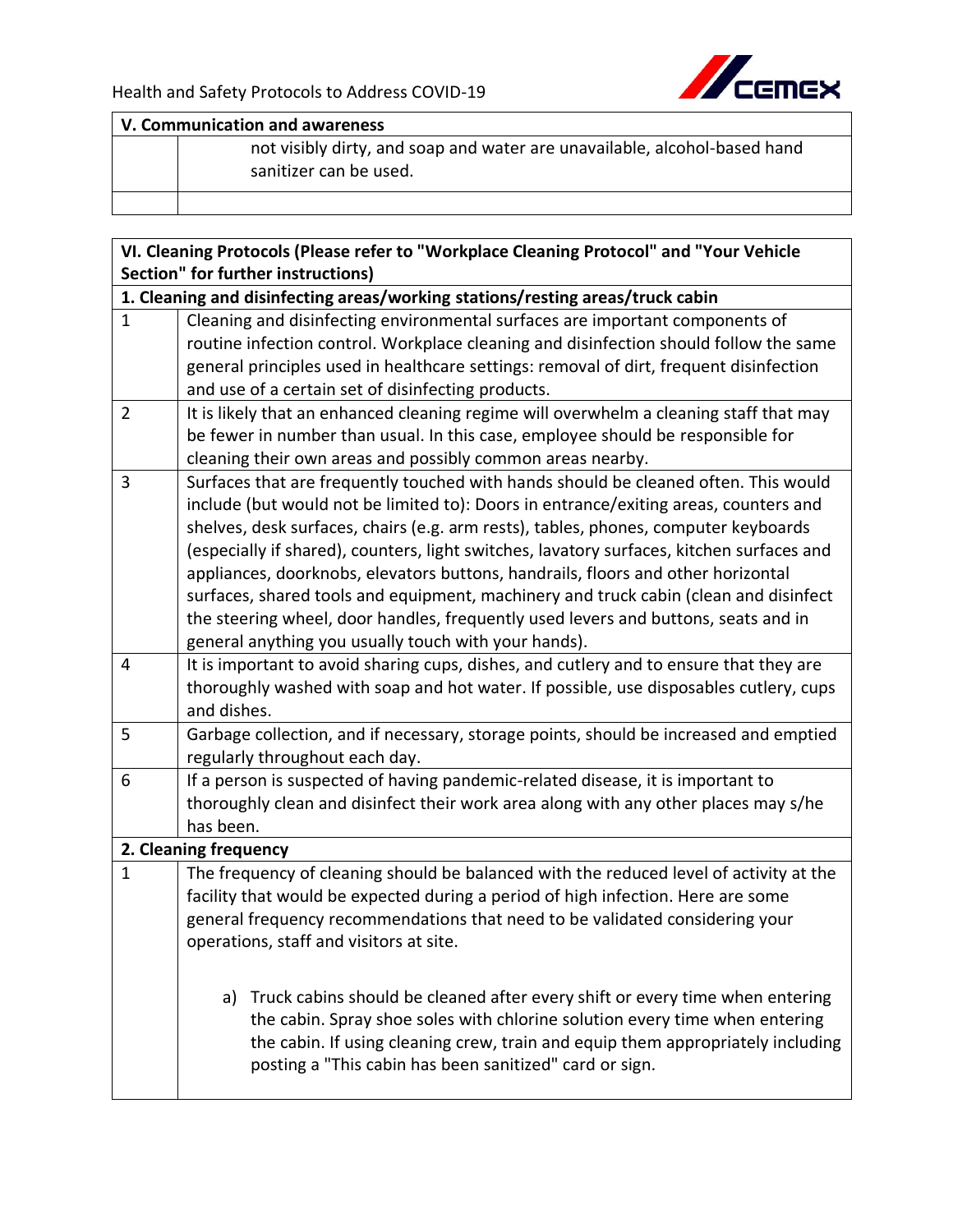

| VI. Cleaning Protocols (Please refer to "Workplace Cleaning Protocol" and "Your Vehicle |    |                                                                                                                                                                                                                                                                                                                                                                                                                           |
|-----------------------------------------------------------------------------------------|----|---------------------------------------------------------------------------------------------------------------------------------------------------------------------------------------------------------------------------------------------------------------------------------------------------------------------------------------------------------------------------------------------------------------------------|
| Section" for further instructions)                                                      |    |                                                                                                                                                                                                                                                                                                                                                                                                                           |
|                                                                                         |    | b) Public areas (e.g. stores, reception, etc.), should be cleaned 5 times a day                                                                                                                                                                                                                                                                                                                                           |
|                                                                                         | C) | High touch areas (e.g. light switches, doorknobs, etc.) / Lavatory and<br>bathrooms / Counters, shelves, cashier spaces, kitchen, cafeterias and<br>pantries, rest areas, should be cleaned every two hours.                                                                                                                                                                                                              |
|                                                                                         |    | d) Private offices / Meeting rooms should be cleaned before and after workday<br>and meetings. Meetings should be reduced to a minimum, after reviewing<br>technological alternatives (phone conference, virtual conference, two-way<br>radios, etc.), always respecting physical distance recommendation. Personnel<br>should be provided appropriate cleaners to clean their own office more<br>frequently, if desired. |
|                                                                                         |    | 3. Cleaning and disinfecting instructions                                                                                                                                                                                                                                                                                                                                                                                 |
| $\mathbf{1}$                                                                            |    | The use of cleaning products and directions should be appropriately followed. Ensure<br>all exposed workers are trained on the hazards of the cleaning chemicals used in the<br>workplace in accordance with the requirements of Public Health Agency of the<br>country and standards. Employers must comply with applicable standards by law<br>including proper disposal of regulated waste, and COVID-PPE.             |

| VII. Site Access Points: Access and movement to/from construction site |                                                                                           |
|------------------------------------------------------------------------|-------------------------------------------------------------------------------------------|
| $\mathbf{1}$                                                           | Wherever possible, workers should travel to site alone, promoting their own means of      |
|                                                                        | transportation to avoid public or mass transportation. Sites should arrange additional    |
|                                                                        | parking arrangements for vehicles and bicycles.                                           |
| $\overline{2}$                                                         | Stop all non-essential visitors.                                                          |
| 3                                                                      | Entry to the site should be preceded by e-learning induction/training. There is no        |
|                                                                        | possibility to train contractors by specialist although there is a lot of space in a room |
|                                                                        | to keep 2m distance of each others. It is recommended that e-training and test have       |
|                                                                        | been done at home.                                                                        |
| 4                                                                      | Introduce staggered hours to start and finish times to reduce congestion of personnel     |
|                                                                        | and contact at all times. Make sure physical distance of 2 meters (6 feet) is respected   |
|                                                                        | in personnel working at the site.                                                         |
| 5                                                                      | Monitor site access points to enable physical distancing $-$ you may need to change the   |
|                                                                        | number of access points, either increase to reduce congestion or decrease to enable       |
|                                                                        | monitoring                                                                                |
| 6                                                                      | Allow plenty of space (two meters) between people waiting to enter site. Establish or     |
|                                                                        | install visual points to settle the proper distance.                                      |
| $\overline{7}$                                                         | Remove or disable entry systems that require skin contact e.g. fingerprint scanners,      |
|                                                                        | attendance list signing (sharing pen).                                                    |
| 8                                                                      | Require all workers to wash or clean their hands before entering and leaving the site.    |
|                                                                        | If possible, install a sanitary station at entrance, supplying water and soap; or install |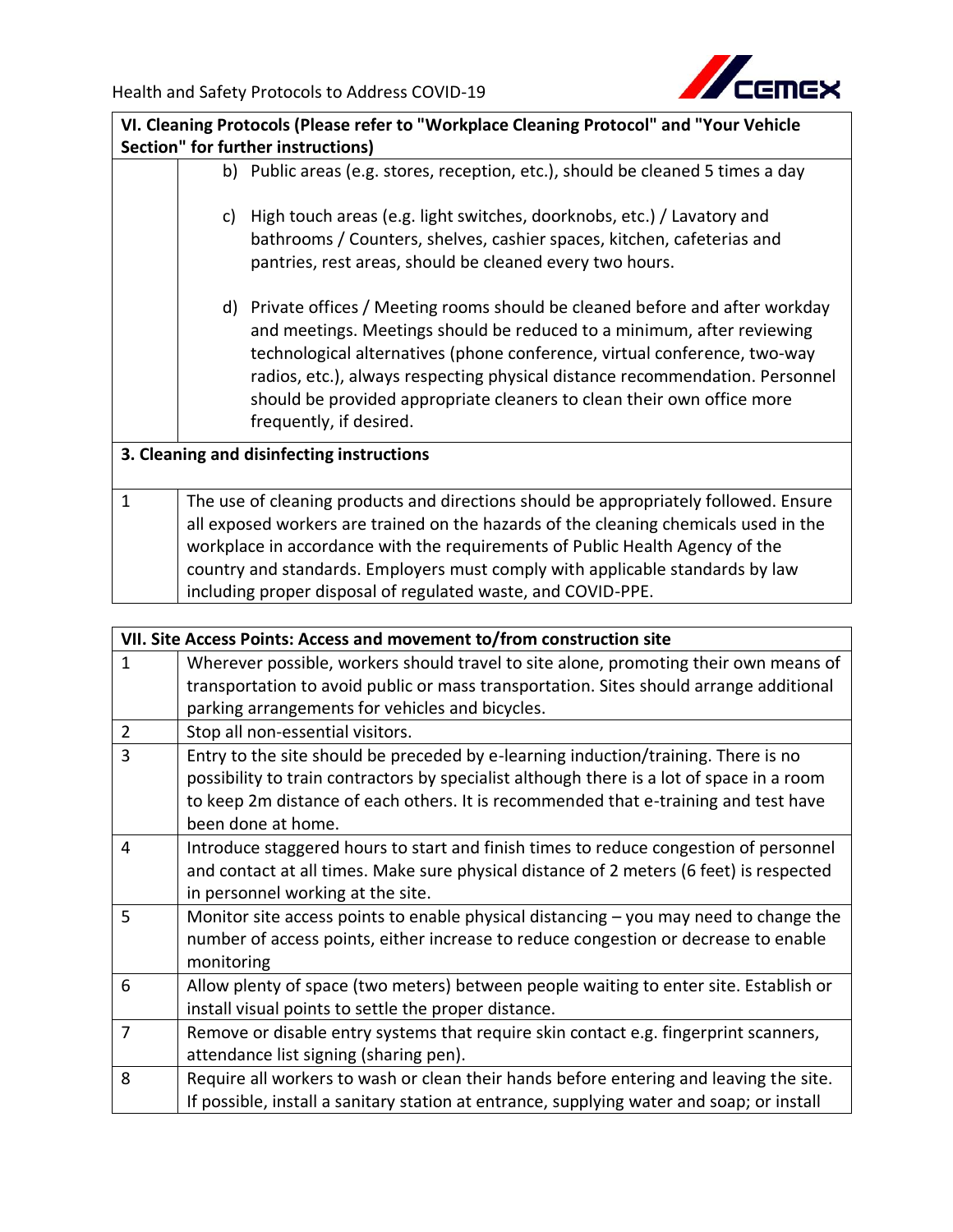

|     | VII. Site Access Points: Access and movement to/from construction site                                                                                                                                                                                                                                                                                                                                                                     |  |
|-----|--------------------------------------------------------------------------------------------------------------------------------------------------------------------------------------------------------------------------------------------------------------------------------------------------------------------------------------------------------------------------------------------------------------------------------------------|--|
|     | and provide alcohol-based sanitizer. As an additional suggestion, install shoe<br>sanitation station (i.e. sanitizing solution carpet, tub, mat or spray) prior to<br>entering/leaving jobsite.                                                                                                                                                                                                                                            |  |
| 8.1 | For some controlled environments the use of sanitization tunnels could be suggested.<br>If you consider using sanitization tunnels, check that there is research proof of its<br>effectiveness (including chemicals used, side effects, minimum sanitization exposure<br>period).                                                                                                                                                          |  |
| 9   | All personnel while working at the site must wear COVID-PPE all times (masks, gloves<br>and eye protection). All personnel must be trained on the proper use, removal and<br>disposal of the COVID-PPE.                                                                                                                                                                                                                                    |  |
| 10  | Regularly clean with recommended disinfectants, common contact surfaces in<br>reception, access control and delivery areas e.g. scanners, turnstiles, screens,<br>telephone handsets, desks, security gate room, particularly during peak flow times. It<br>is recommended to suspend alcohol testing procedures using dedicated mouth-<br>blowing devices and temporarily changing to visual inspection or other field sobriety<br>tests. |  |
| 11  | Reduce the number of people in attendance at site inductions and consider holding<br>them outdoors; wherever possible, respecting the recommended 2 meters (6 feet)<br>distance between participants.                                                                                                                                                                                                                                      |  |
| 12  | While receiving materials, delivery drivers should remain in their vehicles. If they must<br>participate in the process of unloading goods and materials, they must comply with<br>proper physical distance, wearing face masks, washing or cleaning their hands with<br>alcohol-based sanitizer prior and after this activity. Please refer to "Receiving and<br>Delivering Products Protocol" for further instructions.                  |  |
| 13  | One-way staircases are established wherever practical to minimize worker contact. If<br>possible, avoid the use of elevators.                                                                                                                                                                                                                                                                                                              |  |
| 14  | If it is necessary to use elevators, implement the minimum distance protocol and/or<br>standing slots, facing the wall. Elevators should be frequently sanitized, especially high<br>touch contact points.                                                                                                                                                                                                                                 |  |
| 15  | Freight elevators are operated/occupied by only one individual at a time if feasible<br>and/or by respecting the minimum physical distancing guidelines. If more than one<br>person should access the elevators, all occupants must wear masks at all times.                                                                                                                                                                               |  |
|     |                                                                                                                                                                                                                                                                                                                                                                                                                                            |  |

| <b>VIII. Working remotely</b> |                                                                                 |
|-------------------------------|---------------------------------------------------------------------------------|
| $\mathbf{\mathbf{\perp}}$     | Where feasible, employees should work remotely. Meetings should be held through |
|                               | teleconferencing or videoconferencing. Please refer to "Remote Work Protocol".  |

## **IX. Operations**

**1. Dispatch offices recommendations**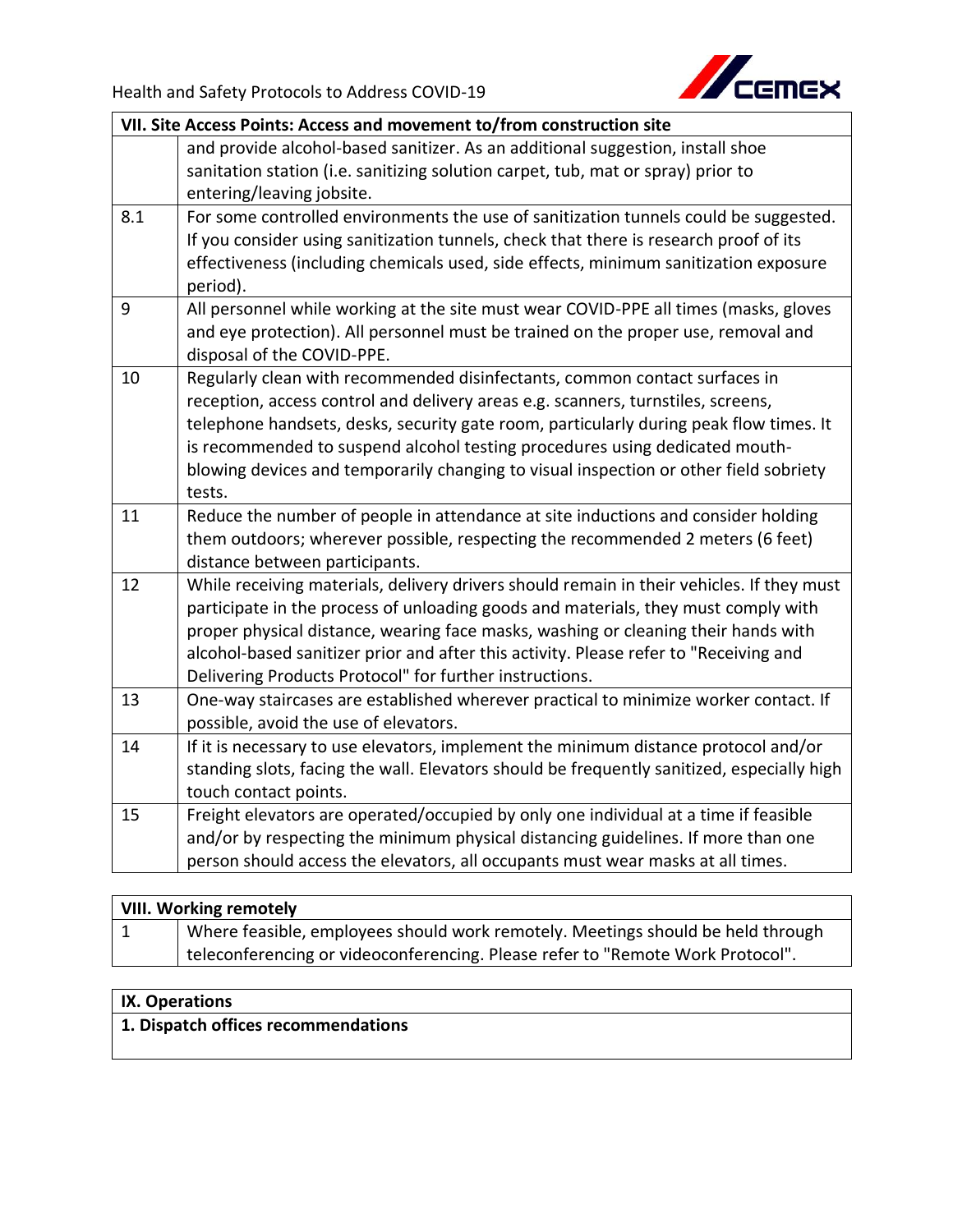

|       | IX. Operations                                                                              |  |
|-------|---------------------------------------------------------------------------------------------|--|
| 1.1   | All personnel with customer contact must wear personal protective equipment at all          |  |
|       | times in delivery site (masks, gloves and eye protection). All personnel must be            |  |
|       | trained on the proper use, removal and disposal of the COVID-PPE.                           |  |
| 1.1.1 | If possible, prepare your business to receive or prepay orders by electronic means.         |  |
|       | Please refer to "Receiving and Delivering Products Protocol" for further instructions.      |  |
| 1.1.2 | Establish distance between customers in line while waiting at the cashier area or           |  |
|       | counter by placing visual limits on the floor. If possible, install a barrier to shield the |  |
|       | cashier or sales personnel and customers. The counter must be disinfected                   |  |
|       | frequently. All personnel that attend public should wear masks, gloves and eye              |  |
|       | protection gear.                                                                            |  |
| 1.1.3 | Install alcohol gel dispensers available for the cashier and the customer, after            |  |
|       | completing transactions. If possible, recommend payments with credit cards and use          |  |
|       | self-servicing credit card receivers, to avoid contact with your personnel during           |  |
|       | payment transaction. Please refer to "Cash Handling Protocol" for further instructions.     |  |
|       | 2. Warehouse and dispatch/procurement areas recommendations                                 |  |
|       |                                                                                             |  |
| 2.1   | Prohibit group gatherings and avoid physical person-to-person meetings with                 |  |
|       | employees. Promote and use alternative contact and technological communication              |  |
|       | tools, such as: group phone calls, group WhatsApp, E-mails, videoconference, digital        |  |
|       | platforms, two-way radios. If a meeting is essential, make sure it is done in a well-       |  |
|       | ventilated area, respecting physical distance and wearing COVID-PPE.                        |  |
| 2.2   | All personnel while working at the facility must wear personal protective equipment         |  |
|       | at all times (masks, gloves and eye protection). All personnel must be trained on the       |  |
|       | proper use, removal and disposal of the COVID-PPE.                                          |  |
| 2.3   | Regularly clean with recommended disinfectants, common contact surfaces in                  |  |
|       | premises, office and delivery areas e.g. scanners, screens, telephone handsets,             |  |
|       | keyboards, desks, devices, particularly shared during peak flow times.                      |  |
| 2.4   | Instruct your personnel not to exchange utensils or paperwork. If paperwork is              |  |
|       | necessary, assign a tray to deposit paperwork, and clean hands after touching               |  |
|       | paperwork. Exchange of pens or pencils, or design electronic devices should be              |  |
|       | prohibited.                                                                                 |  |
| 2.5   | Reduce and if possible, eliminate any skin-to-skin contact or hands-on-product in the       |  |
|       | operation, using mechanical means of handling products.                                     |  |
| 2.6   | Forklifts, machinery or lifting equipment should be properly disinfected after finalizing   |  |
|       | every shift and the user should be responsible of performing this task, provided all        |  |
|       | cleaning products. Special attention to door handles, steering wheel, shifting gears,       |  |
|       | panels, seatbelts and any frequently touched surface.                                       |  |
|       | 3. Delivering/transporting product recommendations                                          |  |
| 3.1   | Delivery zones are clearly identified and limited to receivers and deliverers only.         |  |
| 3.2   | When possible, nothing is passed between the deliverer and the receiver (e.g.               |  |
|       | shipment documents and pens for signatures). Deliveries are unloaded solely by              |  |
|       | receivers using proper COVID-PPE, while deliverers remain in their vehicles. If they        |  |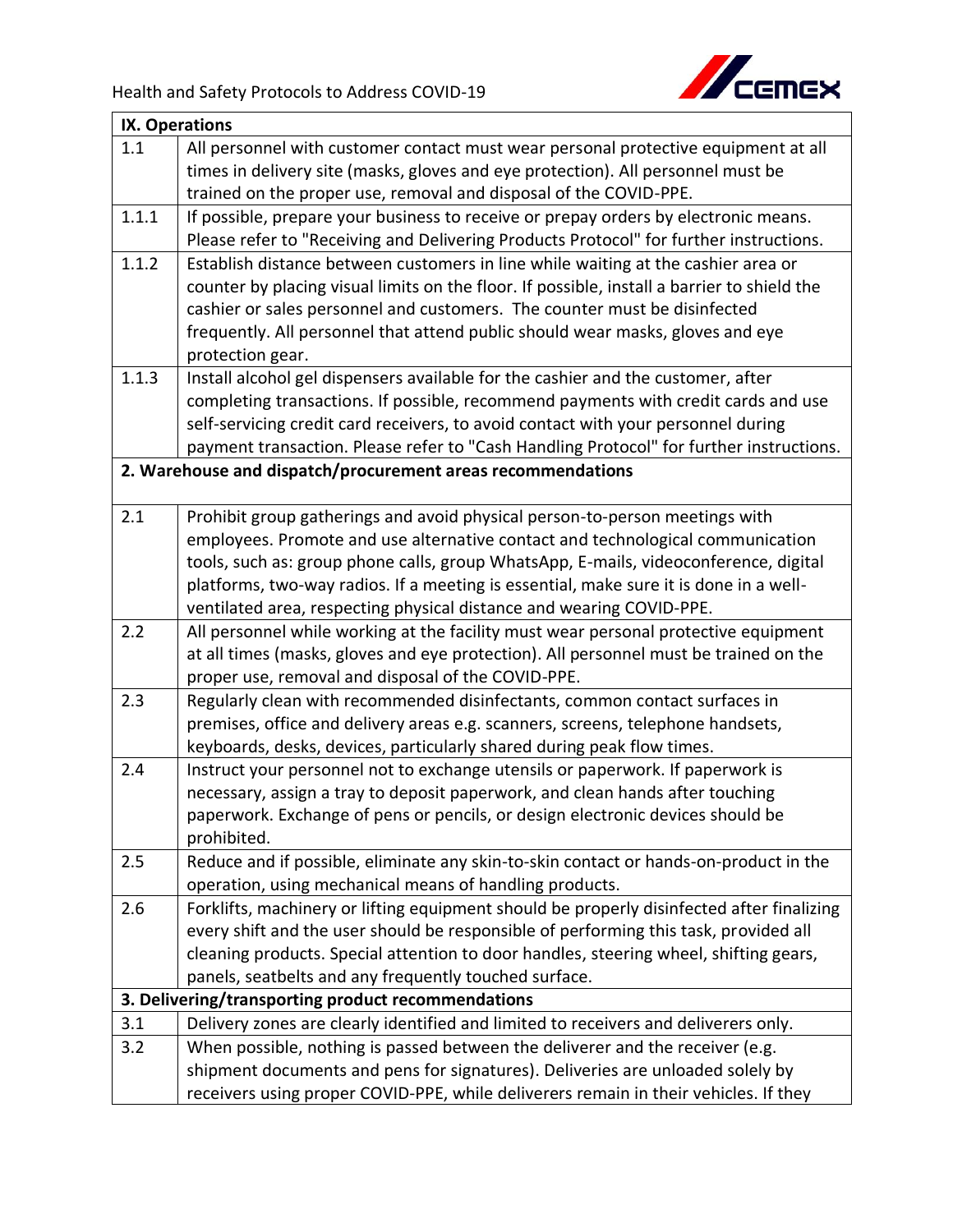

|     | IX. Operations                                                                             |  |
|-----|--------------------------------------------------------------------------------------------|--|
|     | must participate in the process of unloading goods and materials, they must comply         |  |
|     | with proper physical distance, wearing face masks, washing or cleaning their hands         |  |
|     | with alcohol-based sanitizer prior and after this activity. Please refer to "Receiving and |  |
|     | Delivering Products Protocol" for further instructions.                                    |  |
| 3.3 | While driving keep the window semi-open for ventilation.                                   |  |
| 3.4 | Limit the number of passengers in the vehicle cabin ideally to one and maximum to          |  |
|     | two people, wearing COVID-PPE at all times.                                                |  |
| 3.5 | Provide alcohol-based gel to be frequently used by the driver while delivering.            |  |
| 3.6 | Instruct driver to avoid physical contact and keep safe distance (2 meters or 6 feet)      |  |
|     | with third parties while delivering, sharing personal tools and equipment and reduce       |  |
|     | time in contact with customers and their personnel.                                        |  |
| 3.7 | Avoid signing delivery papers requirements for customers. If possible, use alternative     |  |
|     | methods, i.e, receival proof email with pictures from client. If necessary, have           |  |
|     | customer sign invoices with their own pen (do not share pens), keeping invoice on          |  |
|     | paper clipboard or holder pad (do not handle paper invoice to customer). Also avoid        |  |
|     | cash exchange, if possible; if necessary, follow "Cash Handling Protocol" for further      |  |
|     | instructions.                                                                              |  |
|     | 4. Office and Administrative recommendations                                               |  |
| 4.1 | Where feasible, all office employees supporting a project should work remotely.            |  |
|     | Meetings should be held through teleconferencing or videoconferencing.                     |  |
| 4.2 | Avoid meetings and gatherings. If required, meetings should involve only necessary         |  |
|     | individuals and include 6 or less participants. Always apply physical distancing of 2      |  |
|     | meters/6 feet between participants and held in open spaces when possible. If               |  |
|     | meetings must be held in a room, make sure ventilation is available; in case this is not   |  |
|     | possible, all participants must wear masks. Please refer to "Person-to-person Meeting      |  |
|     | Protocol" for further instructions.                                                        |  |
| 4.3 | If possible, rearrange the office spaces to reduce high-traffic areas and allow for the    |  |
|     | minimum physical distancing between personnel (2 meters/6 feet).                           |  |
| 4.4 | Limit access and use of shared devices like coffee machines, water fountains,              |  |
|     | microwave ovens, and similar. Means to clean and disinfect such devices between            |  |
|     | uses should be provided.                                                                   |  |
| 4.5 | When using water dispensers, workers must make sure their cup or bottle does not           |  |
|     | touch or have any type of contact with the device. If the cooler must be touched to        |  |
|     | provide water, it must be touched using gloves or previously sanitized hands, setting      |  |
|     | up a sanitizer device next to the cooler. If possible, workers should bring their own      |  |
|     | cup, water thermos or bottle. Workers shall never share their drinks or cups.              |  |
| 4.6 | All personnel using cafeteria facilities should sit 2 meters or 6 feet apart from each     |  |
|     | other while eating and avoid facing or contact between each other. All areas used for      |  |
|     | eating must be thoroughly cleaned at the end of each break and shift, including chairs,    |  |
|     | door handles, vending machines and payment devices. Please refer to                        |  |
|     | "Canteen/Cafeteria/Lunch Area Protocol", for further instructions.                         |  |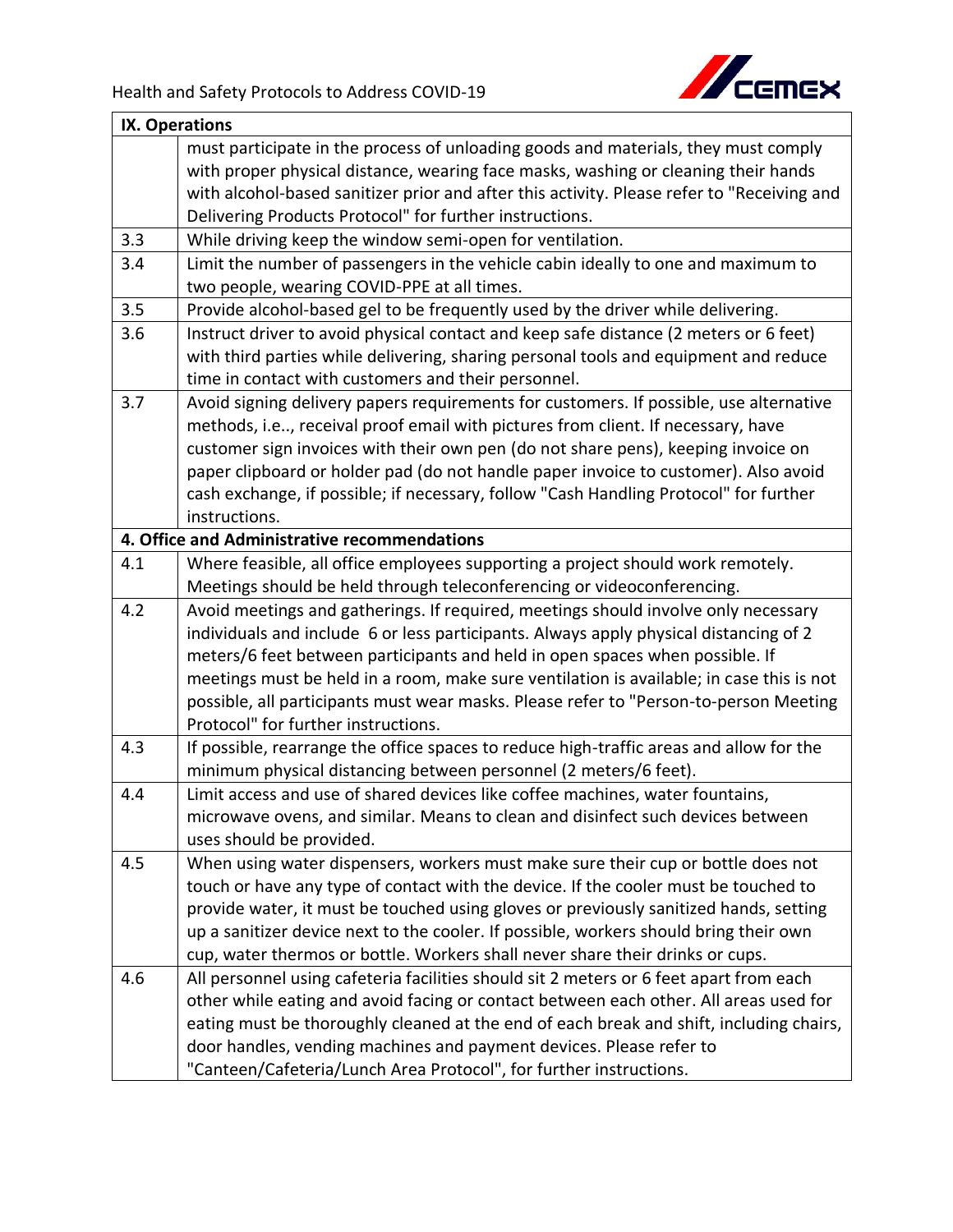

|       | IX. Operations                                                                                  |  |
|-------|-------------------------------------------------------------------------------------------------|--|
| 4.7   | Washroom modifications - Install physical separation between sinks, and if possible             |  |
|       | more sinks. Change out taps, paper towel dispensers and garbage cans to hands-free              |  |
|       | models if possible. If possible, avoid pressurized air hand dryer.                              |  |
| 4.8   | Keep doors open wherever possible. At main entrance, assign personnel to open                   |  |
|       | doors, if feasible.                                                                             |  |
| 4.9   | Where touch points like door handles and water dispensers remain, paper towels are              |  |
|       | provided to allow users avoid skin contact and/or install hand gel alcohol-based                |  |
|       | sanitizers.                                                                                     |  |
|       | 5. Canteens and Eating Arrangements. For further information, please refer to                   |  |
|       | "Canteen/Cafeteria/lunch area Protocol".                                                        |  |
| 5.1   | The workforce may be required to stay on site once they have entered it and not use             |  |
|       | local shops. The workforce should be asked to bring pre-prepared meals and refillable           |  |
|       | drinking bottles from home. Whenever required, provide individual packaged drinks<br>and meals. |  |
| 5.2   | Where catering is provided on site, it should provide pre-prepared and wrapped food             |  |
|       | only.                                                                                           |  |
| 5.3   | No food sharing shall be permitted on the jobsite until further notice, i.e., donuts,           |  |
|       | pizza, buffets, etc.                                                                            |  |
| 5.4   | Dedicated eating areas should be identified on site to reduce food waste and                    |  |
|       | contamination                                                                                   |  |
| 5.5   | Break times should be staggered to reduce congestion and contact at all times,                  |  |
|       | guaranteeing proper physical distancing considering the space available in the areas.           |  |
| 5.6   | Hand cleaning facilities or hand sanitizer should be available at the entrance of any           |  |
|       | room where people eat and should be used by workers when entering and leaving the<br>area.      |  |
| 5.7   | Workers should sit 2 meters (or 6 feet) apart from each other whilst eating and avoid           |  |
|       | facing each other and contact between each other.                                               |  |
| 5.7.1 | Reusable Crockery, eating utensils, cups etc. should not be provided to avoid lack of           |  |
|       | proper hygiene measures; unless they are owned by the worker and a proper station               |  |
|       | is provided to clean the utensils with detergent by the worker itself.                          |  |
| 5.8   | Drinking water should be provided with enhanced cleaning measures, as stated                    |  |
|       | previously with water coolers and proper hygiene procedures in place.                           |  |
| 5.9   | Tables should be cleaned and disinfected between each use.                                      |  |
| 5.10  | All trash should be put straight in the bin and not left for someone else to clear up.          |  |
| 5.11  | All areas used for eating must be thoroughly cleaned at the end of each break and               |  |
|       | shift, including chairs, door handles, vending machines and payment devices.                    |  |
|       | 6. Instructions for personnel movement to/from jobsite (Please refer to "Home-work-home         |  |
|       | <b>Commuting Protocol" for further instructions)</b>                                            |  |
| 6.1   | If possible, ask personnel to commute avoiding public transportation. If public                 |  |
|       | transportation is required, maintain safe physical distance and use facemasks at all            |  |
|       | times. Avoid touching your face after touching handrails, door knobs, or any other              |  |
|       | surface; wash or sanitize your hands immediately after getting off public transport.            |  |